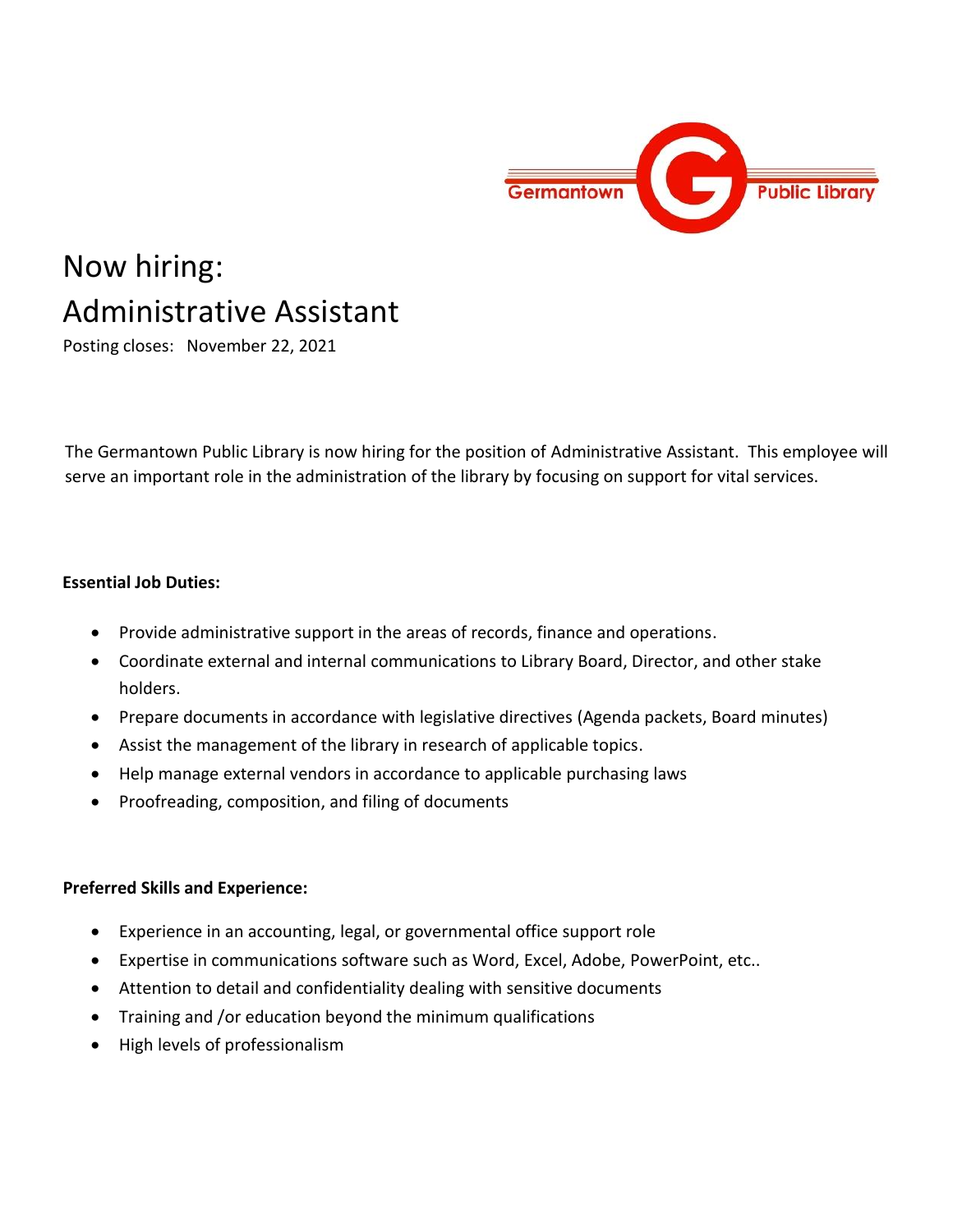#### **Minimum Qualifications and Requirements:**

- High school diploma or G.E.D
- Three years' experience in administrative support role
- Ability to work independently and multitask.
- Ability to use and understand technology.
- Ability to work well with others and to promote positive staff and community relations.
- Ability to follow verbal and written instructions.
- Ability to follow and apply library procedures and policies.
- Must be able to lift, carry, push, and pull 40 pounds. Must be able to bend and reach. Must be able to communicate effectively in English, both orally and in writing.

This position is a non-exempt (hourly) position with the expected schedule of 20-28 hours per week. Some nights required, especially second Monday of every month (Board meeting). Schedule is flexible.

The Library may hire this position with the internal classification of Library Assistant I, II, or III based on education and experience. Compensation will be paid based on Board approved salary schedule. The hiring range for this advertisement is **\$9.80 - \$14.98** per hour. The library provides 10 regularly scheduled holidays, paid sick and vacation leave, membership in OPERS retirement.

**If you are interested, please send a resume and cover letter to: [greg@gtownlibrary.net](mailto:greg@gtownlibrary.net) Re: Administrative Assistant**

**Or mail: Greg Van Bebber Attn: Administrative Assistant 51 N. Plum St. Germantown, OH 45342**

Candidates selected for an interview will be required to complete a Germantown Public Library employment application.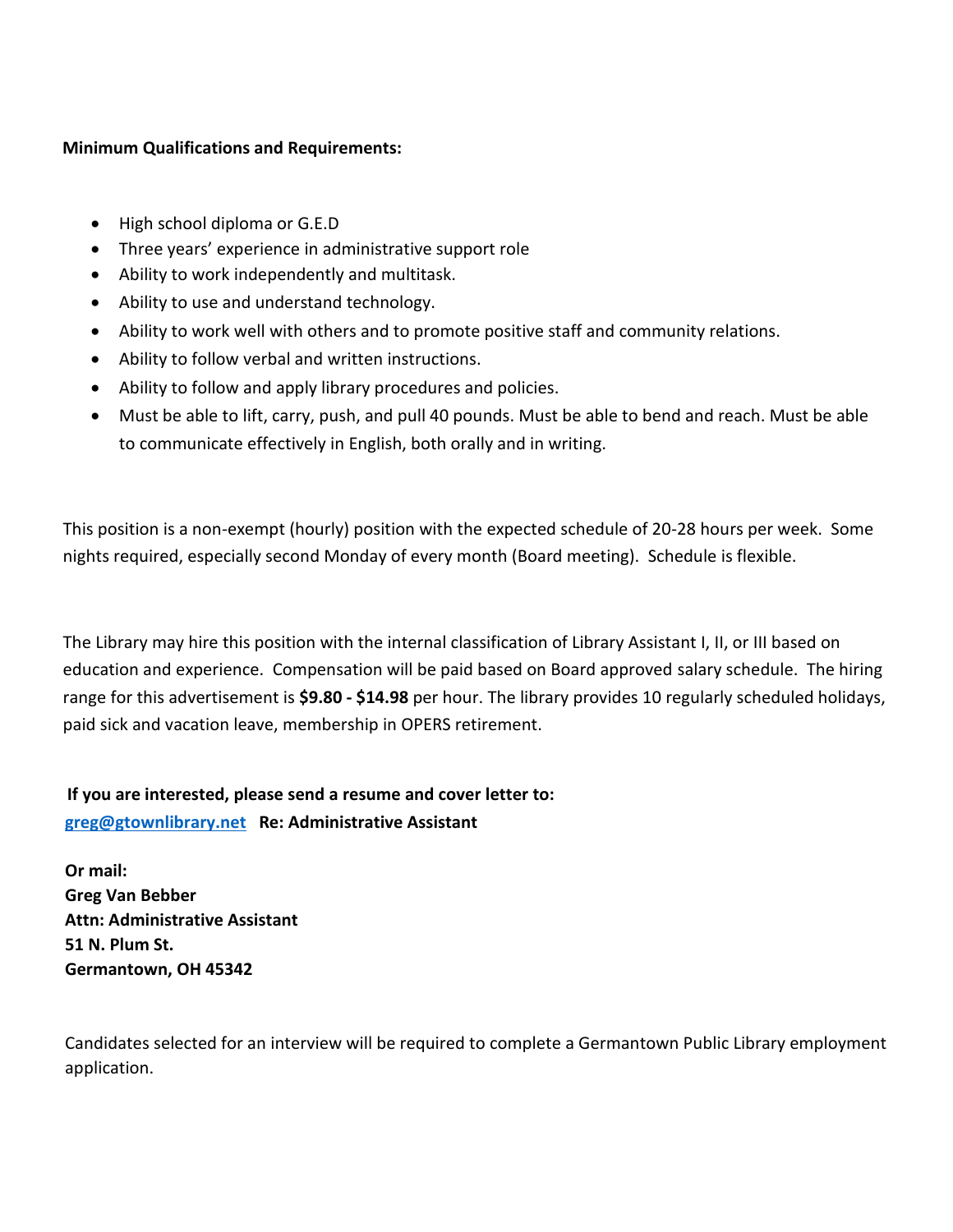

# Now hiring: Library Assistant

The Germantown Public Library is now hiring for the position of Library Assistant

## **Essential Job Duties:**

- Assist patrons in finding and selecting library materials, and in the use of the public
- computers, personal electronic devices, and library virtual materials.
- Provide customer service to library patrons by checking in and checking out materials.
- Answer telephone and email.
- Answer basic reference and directional questions, and forwarding other requests to the
- appropriate person.
- Process book drop returns, sort delivery and mail, and search for holds and missing items.
- Shelve library materials.

## **Qualifications and Requirements:**

- Ability to work independently and multitask.
- Ability to helpfully communicate with the public to determine customer needs.
- Ability to use and understand technology.
- Ability to work well with others and to promote positive staff and community relations.
- Ability to follow verbal and written instructions.
- Ability to follow and apply library procedures and policies.
- Must be able to lift, carry, push, and pull 40 pounds. Must be able to bend and reach. Must be able to communicate effectively in English, both orally and in writing.